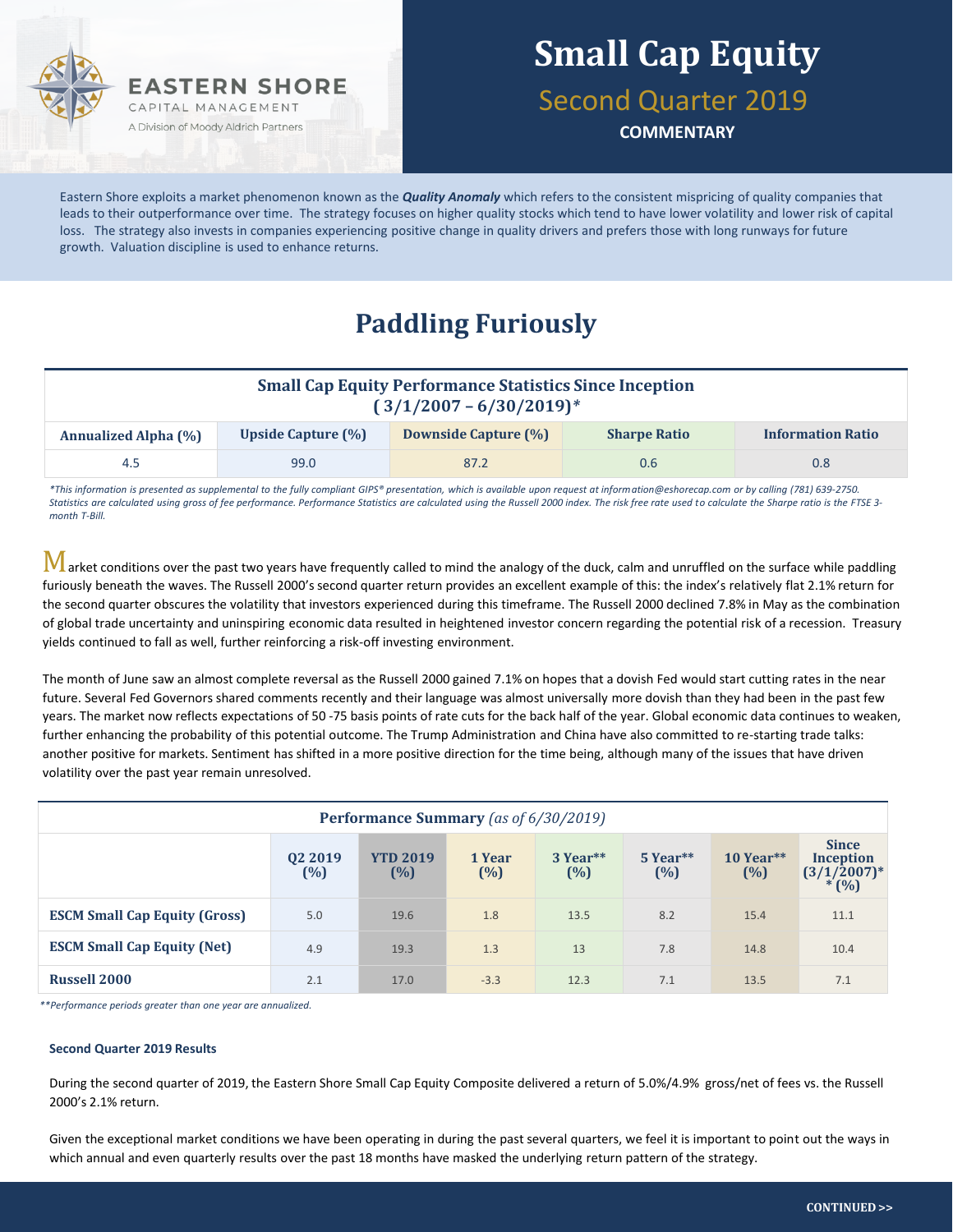

## **Small Cap Equity** Second Quarter 2019 **COMMENTARY**

The Russell 2000 delivered a negative annual return in 2018 and has risen nearly 17% year-to-date. Eastern Shore's Small Cap Equity strategy underperformed the benchmark in 2018, and is over 200 basis points ahead of the benchmark so far this year. On the surface, it would appear that the strategy's performance has deviated from its long term pattern of strong downside protection.

The return pattern at the monthly level shows a very different picture, however, and highlights the volatility underlying this uncertain environment. As we have mentioned in the past, the strategy lagged the benchmark in the low-quality led first half of 2018, but outperformed in both quarters of the volatile second half. The Russell 2000 experienced five down months during the one year ended June 30, 2019: the greatest number during a 12-month period since 2016. The Eastern Shore Small Cap Equity strategy outperformed in all five of these down months in the past year, including May 2019 when the Russell 2000 declined nearly 8%. The path to this year's return has not been smooth, and the strategy has performed exactly as we would expect it to: preserving capital in downturns and keeping up with the market during periods of positive performance. Appearances can definitely be deceiving, and like the duck we have been paddling furiously in order to achieve and maintain our strategies' leads over their respective benchmarks.

As noted earlier, quality leadership shifted back and forth between the two extremes – highest and lowest quality – from 2017 through the first quarter of 2019. During the second quarter of 2019 quality exerted less of an influence than it had in recent periods. Higher quality outperformed – a tailwind for the strategy – but the return differential between the highest and lowest ROE or ROIC stocks was far less pronounced than it had been in many recent quarters.

The performance impact of market cap was slightly more significant: the highest market cap quintile in the Russell 2000 outperformed the lowest by over 500 basis points during the second quarter. The strategy therefore benefitted from its quality-driven bias towards larger cap holdings, though as is typically the case stock selection was the primary driver of excess returns.

The strongest sector contributors to the Small Cap Equity strategy's relative performance during the quarter were the Technology and Health Care sectors. Outperforming holdings in Technology included critical event management software firm Everbridge (EVBG), data center services firm Interxion (INXN), and cryogenic semiconductor and life science company Brooks Automation (BRKS). Within Health Care the strategy benefitted from Pfizer's acquisition of biopharmaceutical drug developer Array Biopharma (ARRY), as well as strong results from gene therapy firm UniQure (QURE) and hematology company Haemonetics (HAE).

Sector detractors for the quarter included Producer Durables and Energy. Within Producer Durables, detractors included organizational consulting firm Korn Ferry (KFY), transportation and logistics firm Forward Air (FWRD), and consumer-directed benefits firm WageWorks (WAGE). Among Energy holdings, exploration and production firms Callon Petroleum (CPE) and WPX Energy (WPX) as well as wellhead and pressure control equipment manufacturer Cactus Inc. (WHD) detracted for the quarter. The short term performance of Energy holdings is often significantly affected by the direction of oil prices; their performance during the second quarter proved no exception.

Given the volatility that the small cap universe has experienced during the past several quarters we thought it was important to share some insights on the drivers of recent performance. As the economy slows, investors are putting a high premium on companies that are growing at a higher rate. The high probability that interest rates will remain very low by historical standards has boosted the performance of bond proxies such as Utilities and REITs. The wide performance differential between growth and value can also be attributed in part to the Fed's lower for longer stance on interest rates. The Russell 2000 Growth has returned 20.4% year to date vs. a comparatively paltry 13.5% for the Russell 2000 Value. While bond proxies REITs and Utilities are more heavily represented in the Value index, the Russell 2000 Value also has greater exposure to slower growing, more cyclical areas such as Industrials, Banks, and Materials.

If we assume that the U.S. will experience slow but positive GDP growth and low interest rates in the 12-18 months to come, companies that have higher than average sales growth, yield, and earnings growth will most likely continue to outperform. The challenge in this scenario is valuation. Higher growth companies typically trade at a premium to the market, as is definitely the case today. Utilities and REITs are also currently trading at high multiples relative to historical levels. Thus far valuation has not been a factor that has exerted much influence in this environment, but it cannot be ignored over the long term.

Several clients have requested our opinion regarding when and if we expect value to begin outperforming growth. We have consistently provided the same response: correctly anticipating the precise timing of shifts in style leadership is difficult if not impossible. While we maintain an awareness of the macro environment, our approach is and has always been based on bottom up fundamental research. We therefore are not adjusting our positioning based on top down projections, but are instead focusing our attention on selecting individual companies that appear to offer the most advantageous balance of risk and return from this point forward.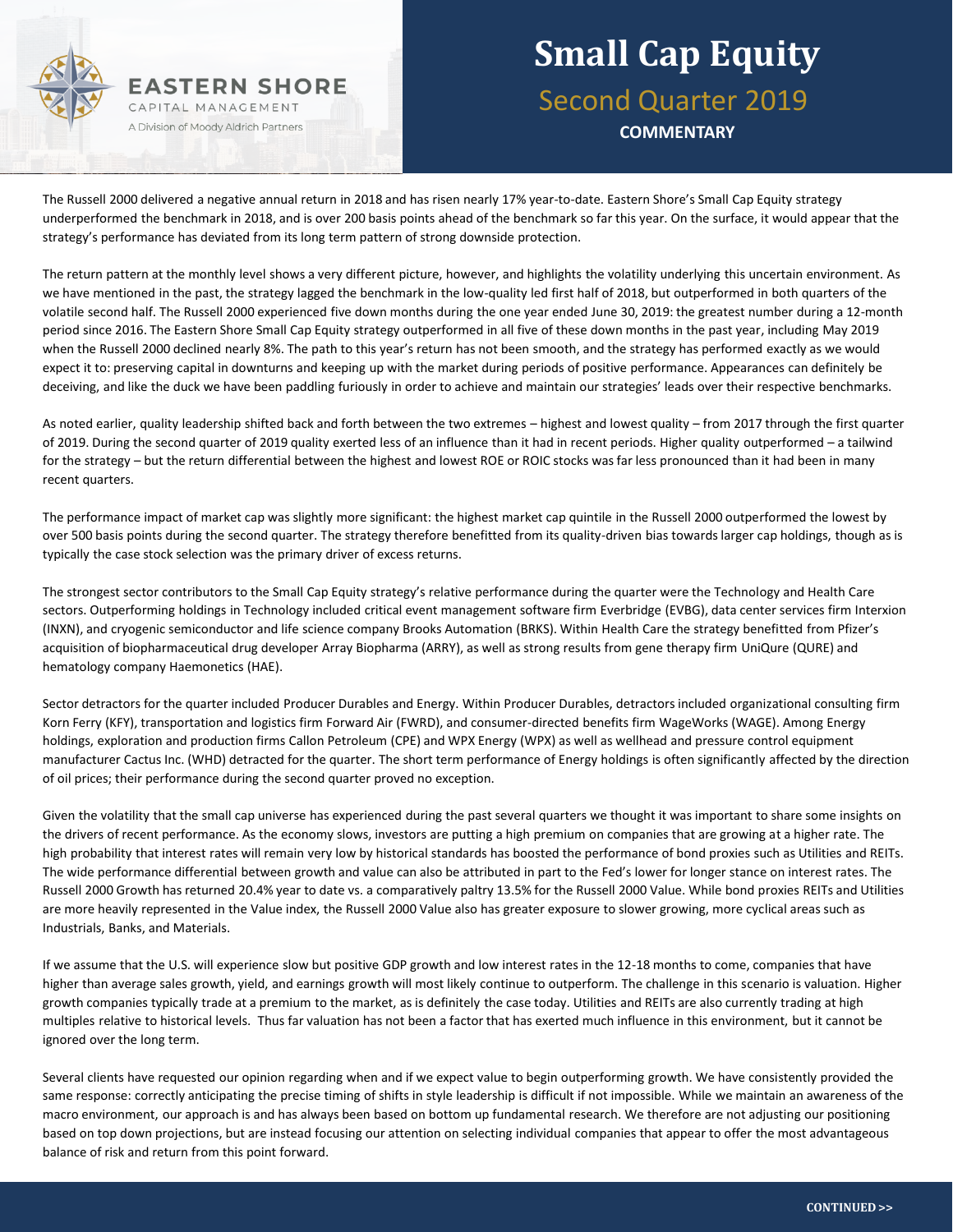

## **Small Cap Equity** Second Quarter 2019

**COMMENTARY**

| Q2 2019 Top 5 Contributors <sup>†</sup> |      |                                        | Q2 2019 Top 5 Detractors <sup>†</sup> |      |                                        |  |
|-----------------------------------------|------|----------------------------------------|---------------------------------------|------|----------------------------------------|--|
| <b>Security</b>                         | (%)  | <b>Avg. Weight Contribution</b><br>(%) | <b>Security</b>                       | (%)  | <b>Avg. Weight Contribution</b><br>(%) |  |
| Array BioPharma Inc. (ARRY)             | 0.62 | 1.08                                   | Green Dot Corporation Class A (GDOT)  | 0.91 | $-0.22$                                |  |
| Terreno Realty Corporation (TRNO)       | 3.09 | 0.50                                   | Callon Petroleum Company (CPE)        | 1.06 | $-0.20$                                |  |
| RBC Bearings Incorporated (ROLL)        | 1.52 | 0.44                                   | Globus Medical Inc Class A (GMED)     | 0.93 | $-0.20$                                |  |
| Rexford Industrial Realty, Inc. (REXR)  | 2.89 | 0.38                                   | Inter Parfums, Inc. (IPAR)            | 1.41 | $-0.19$                                |  |
| Coupa Software, Inc. (COUP)             | 1.18 | 0.37                                   | Core Laboratories NV (CLB)            | 0.40 | $-0.19$                                |  |

#### **Outlook**

The geo-political and economic crosscurrents of today's environment make it difficult to navigate. On the morning of July 10th Chairman Powell gave his semi-annual testimony to Congress. The S&P 500 crossed 3000 during the morning as the Chairman's opening remarks indicated that the Fed is open to rate cuts in the not too distant future. Once again we see the Fed appearing to capitulate to the market's wants in order to provide stability in financial markets.

We monitor a range of economic data points to inform our thinking as to where the economy is and might be heading. Presently we see a slowing economy that appears unlikely to slip into a recession in the near future. Clearly global trade wars are the key factor that is affecting the U.S. economy as well as others globally, so we are monitoring negotiations closely. Any meaningful progress or an outright resolution of trade issues with China, Europe, and North America would be very positive for the U.S. economy, business and consumer confidence, and U.S. stocks.

One data series that investors pay particularly close attention to are domestic and global PMIs. The ISM Manufacturing Index declined from 52.1 in May to 51.7 in June. This reading is the lowest since October 2016, when it was also 51.7. Since the third quarter of 2018, the ISM PMI has fallen from the cyclical high of 60.8 to the lowest points during the Trump Administration. A reading over 50 indicates expansion, so while the trend is certainly negative we are still seeing growth from manufacturing.

Manufacturing represents only about 30% of the U.S. economy, with the remaining 70% being services. The June ISM NMI (Non-Manufacturing) Services Composite index fell to 55.1 from 56.9. May's reading was the highest level since February, while June's figure is the lowest since July 2017, when it was also 55.1. While it is decelerating, it is still in solid expansion territory which gives us some confidence that overall the U.S. economy is not yet near a recession.

In contrast, manufacturing PMIs in key countries such as China and Germany are below 50 and contracting. Given that manufacturing makes up a greater percentage of both countries it is more important to their overall economies. Certainly trade issues are contributing to the PMI declines in these areas.

Since the United States is a consumer led service economy, our team keeps a close watch on consumer confidence. We monitor the University of Michigan Consumer Sentiment Index which continues to produce readings of solid consumer confidence, despite having declined from the highs of last summer. This index registered 98.2 in June, down from 100 in May but up from 91.2 in January. For historical perspective, the index registered 112 in August of 2000 at the height of the internet bubble and 56.3 in February of 2009 during the Great Recession.

Given this information our base case for the back half of the year is slowing but positive GDP growth. Swing factors include the Fed and the progress of trade negotiations. We expect that the Trump Administration will be motivated to make meaningful progress on trade within the next six months to instill confidence in the economy ahead of the 2020 election. The timing and magnitude of these agreements remain uncertain which could spur further short term volatility.

Given the market's gains year to date we would not be surprised to see some consolidation in the markets through the summer. The pace and progress of trade negotiations and the state of the U.S. economy will most likely determine the market's trajectory from that point forward. We would characterize valuations for equities as fair today, and we are favoring businesses that have visibility into their end markets and some defensive characteristics.